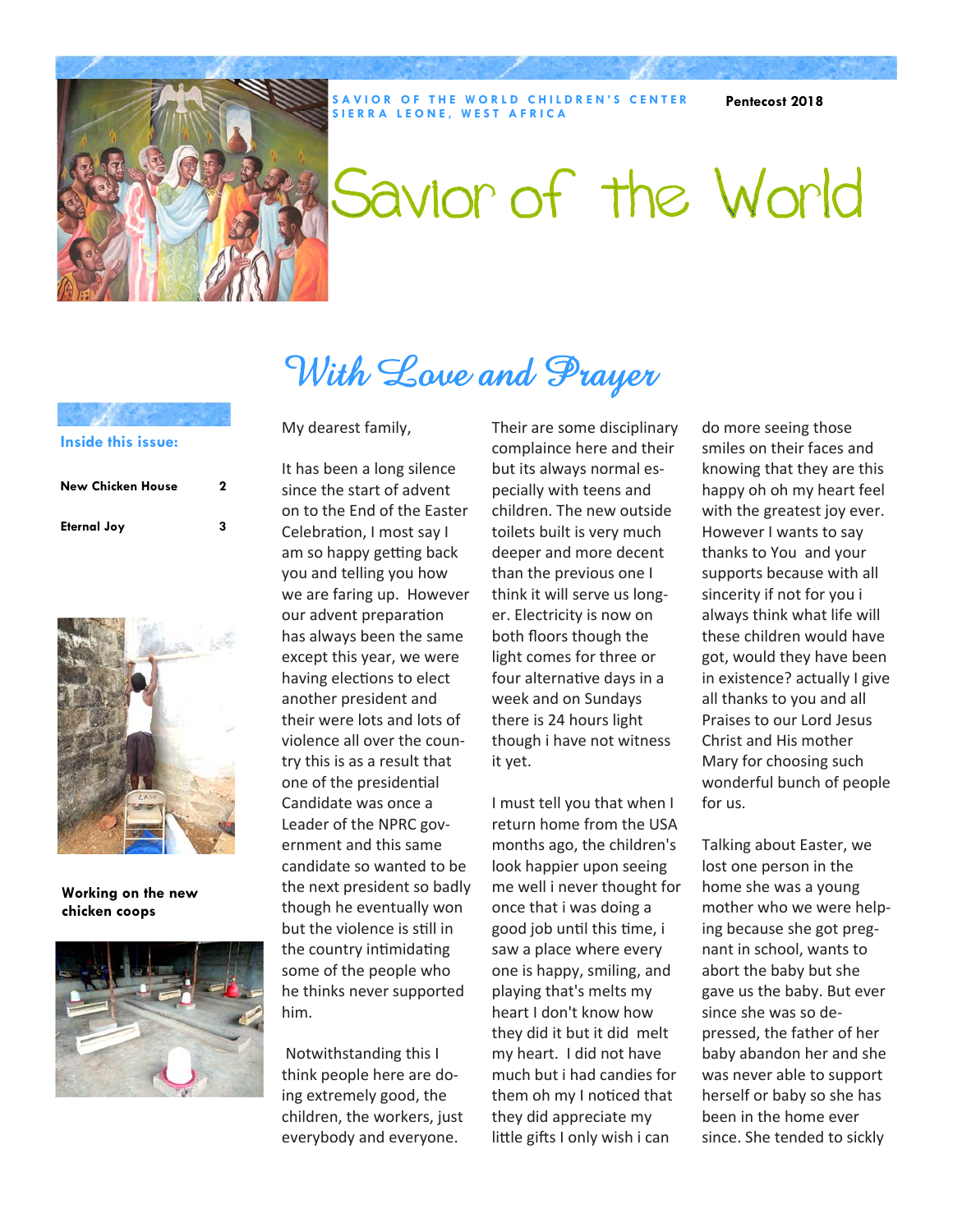Page 2

## With Love and Prayer



**Abu, who grew up in the home, now works at the chicken farm** 

and we finally lost her on holy week and she was buried on good Friday. We have to shift the Easter celebration to Pentecost because everyone was so sad when we lost her.

We started restructuring the poultry houses because their was a lot of damages left after the flooding but we will get that don in the following weeks. We are rehabilitating the houses, buy the feeders and Drinkers before we start preparing for the ordering of the Chicks. We are still asking for help in buying the Chicks and the feeds, more especially

the feeds they are expensive because we have to feed them for 20 to 28 weeks before they start producing. But before this time we need help to feed them unto the time they start dropping eggs.

Despite the fact that we did not celebrate the Easter occasion, we did went to church on Easter Sunday and the Mass was filled with words of courage hope and assurance and the preacher was Fr. Menzilino and he based his preaching on the importance of knowing that Christ is alive the assurance you as a person have

knowing that your savior is alive, He is arisen, he is with our father in Heaven and He will definitely come again. He continue by giving illustrations and pointing out ways we will get ourselves prepared for the coming of our Savior. He said we can start it today, by feeding those who did not have to eat and drink for Easter not just Friends but the poor that's were we got the blessing of our Savior Jesus Christ he ended by saying may God help us to fulfil his will Amen. Indeed may God help us to Fulfil his will through Christ our Lord with the help of our Mother Mary.

With lave,

Louisa & Children





**All of the progress on the chicken farm and in the home is due to your help and prayers.** 

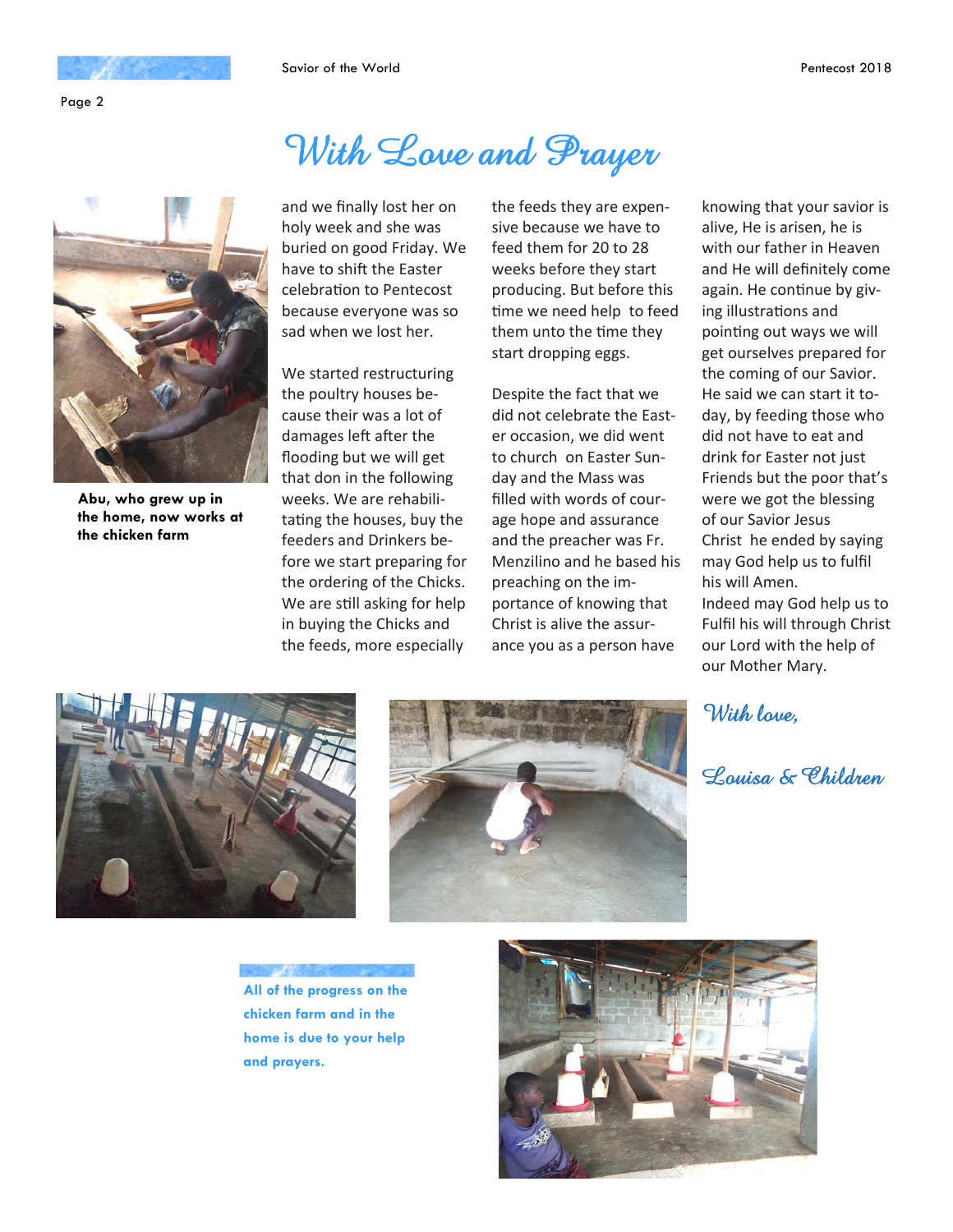Page 3

## **Am I Headed for Eternal Joy?**

#### Dear friends,

May the Peace of Jesus Christ be with you now and always!

During the Easter Season, we have the great opportunity to remember that Jesus wishes to give you and me eternal joy. Eternal joy is not only a possibility but a reality for all those who decide to live the way God wants them to live. I am speaking of persons who live honestly, truthfully, as persons who do good because they are good.

If we think seriously about honesty, truthfulness and goodness, we may come to the conclusion that other people are more honest, more truthful, more womanly or manly in their goodness than we are. With whom are we dishonest? With whom are we lacking goodness? I suggest that we lie to ourselves. I do not admit the truth to myself that I am living a lifestyle that offends God, that hurts other people and that may deprive me of my chance for eternal joy in heaven after I die.

Jesus wants us to change. Jesus wishes to come to us today to give us everything we need to change our lives, to become people who live in goodness and true love. Do we admit that we have to change?

Sometimes I may want to

change but someone else's expectations are preventing me from changing. If I am a woman, I may find myself in a relationship with a man who seems to control me; he wants me to do whatever he tells me to do. He threatens me. He frightens me. I know that I should not be in this relationship: am I ready to take my personal things and leave this man who is making me into a bad and foolish woman?

If I am a man, I may think that I do not need to change because people like me. I am succeeding in what I want to do. There is a big problem, however, if I decide to achieve something and hurt other people when I am trying to achieve my goal. If I am married, am I one hundred percent true to the wife that I married? Or do I flirt with other women and even establish relationships with them so that I betray my wife? Betrayal is one of the worst sins, one of the worst crimes a man can commit. As Mother Teresa taught us so often, if I betray my woman – my wife – even if she does not know of my betrayal, I am betraying Jesus.

If I am married, the one who gave me my wife or my husband is God himself. God gave me a true wife – or if I am a woman, a true husband – so that

together with her/ with him, we can go to eternal joy in heaven.

If I am in love with a man who is not my husband and I live with him, if I am using for my personal purposes a woman who is not my wife and I live with her, how will I ever be able to present myself as a good person to those who will be my children? How will I be able present myself as a good person to the God who decides whether I can live in heaven? We as parents – I as a priest – intend to teach my children not to trust a woman or a man who remain secret about relationships that hurt other people, provoke misunderstanding, and insult God. The children will be unhappy with a woman or a man who does not live with a love that is innocent and humble.

Jesus knows that we need his help. I know that I am doing wrong when I do things that offend God and hurt the people I should be loving. Why do I do wrong? Is it to make life easier for myself and more comfortable for myself even if I am offending God and hurting the people that I should be loving? In the First Mass, in the first Eucharistic celebration, precisely at the moment when Jesus felt in his heart a painful longing, an ardent desire to give to his closest

 **I do not admit the truth to myself that I am living a lifestyle that offends God, that hurts other people and that may deprive me of my chance for eternal joy in heaven after I die.**